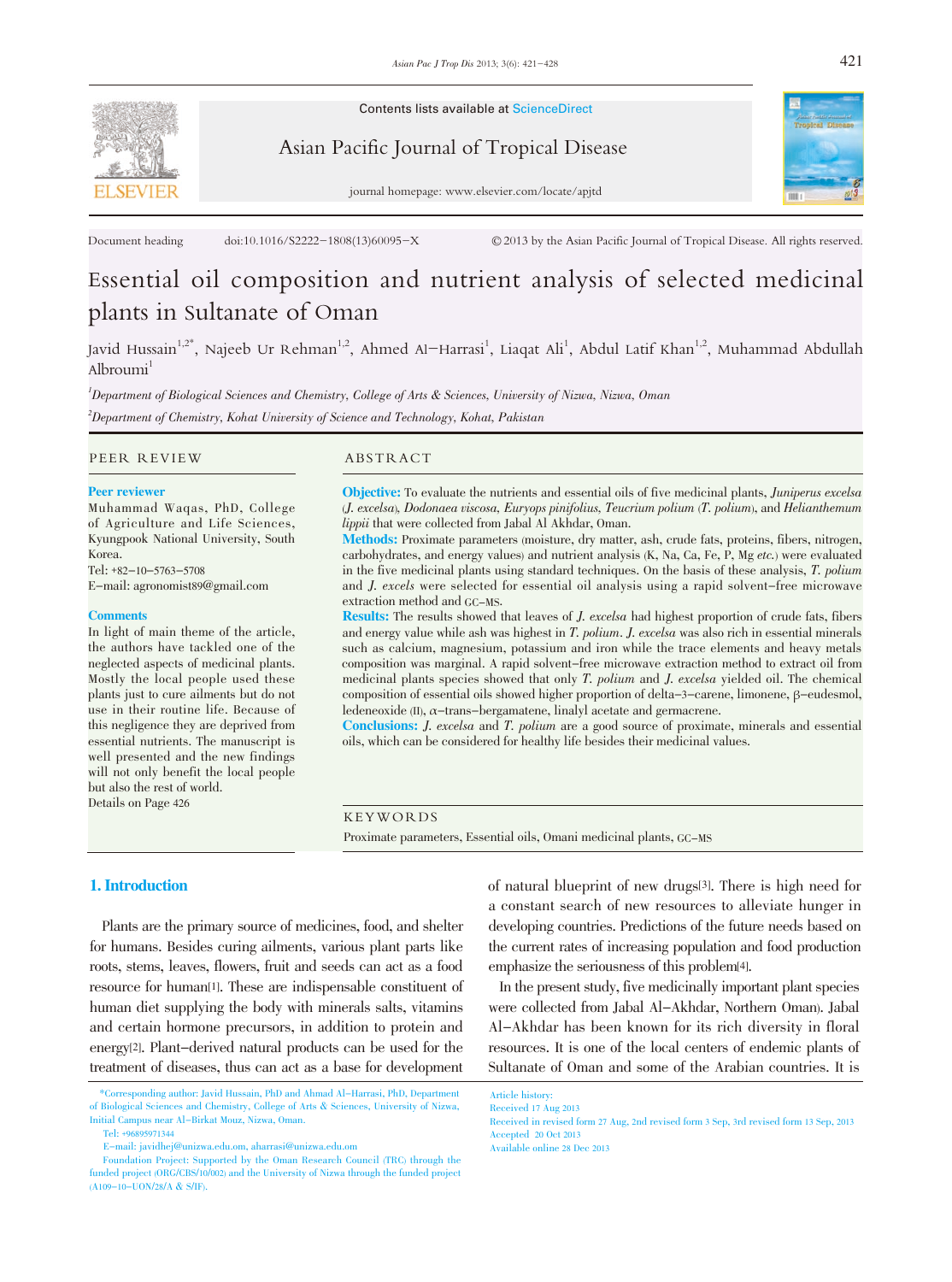one of the WWF's global <sup>200</sup> eco-regions "Arabian Highland Woodlands and Shrublands" (World Wide Fund for Nature, Switzerland[5]. The area is bestowed with ample plant resources and its dominant vegetation is Juniperus excelsa subsp. polycarpos (J. excelsa subsp. polycarpos). It is shown to be vulnerable according to the IUCN Red List[6]. The local people of the area use it for stomachache and diabetes, in addition to wood harvesting and grazing[7]. Studies have shown its positive effects in treating dysmenorrheal[8], cough[9], bronchitis and colds[10], jaundice and tuberculosis[11], and to induce menses and expel fetus[12,13].

Dodonaea viscosa (Sapindaceae) (D. viscosa) is also an important medicinal plant which is used for anti-inflammatory, antiviral, spasmolytic, laxative, antimicrobial and hypotensive agents[14]. The leaves were reported to possess local anesthetic, smooth muscle relaxant<sup>[15]</sup>, antibacterial<sup>[16]</sup>, antifungal<sup>[17]</sup>, antiinflammatory[18], and anti-ulcerogenic activities. Teucrium species have been used as medicinal herbs for over 2000 years as diuretic, diaphoretic, tonic, antipyretic, antispasmodic, cholagogic and many of them are used in folk medicine[19]. Anti-inflammatory, antihypertensive and anorexic effects are other reported activities of Teucrium polium L (T. polium)[20,21]. In the local areas, it is used frequently for the treatment of gastrointestinal or abdominal ailments and for its hypoglycemic properties[21]. The local uses of Euryops pinifolius (E. pinifolius) and Helianthemum lippii (H. lippii) are least known, however, in other parts of the Arabian Peninsuala, these are used in analgesic and anti-inflammatory[22].

In the current study, the proximate composition and essential oil extraction of the selected medicinal plants was investigated. There are various methods available to extract essential oils; however we used microwave-assisted essential oil extraction. The method has been regarded efficient to avoid disintegration of fragile and small volatile components of oil[23]. The essential oils of T. polium and J. excelsa have been previously quantified however, looking at the variation in the composition; these have been analyzed for the first-time from the Oman along with other medicinal plants. The present study was aimed at analyzing the proximate parameters, mineral compositions and essential oils of D. viscosa, T. polium, J. excelsa, E. pinifolius and H. lippii.

#### 2. Materials and methods

## 2.1. Sample collection and identification

The medicinal plants (D. viscosa, T. polium, J. excelsa, E. pinifolius and H. lippii) were collected from Al Jabal Al Akhdar, Oman. The plants were identified by the plant taxonomist Mr. Ghanam Salim Said and were kept under subdued light prior to proximate analysis. The dried matter obtained was ground to powder using grinder (IKA, WARKE, MF 10 B, USA). All the plants were packed in the kraft paper and herbarium sheets were prepared.

#### 2.2. Proximate analysis

The proximate parameters (moisture, dry matter, ash, crude fats, proteins and fibers, nitrogen, carbohydrates and energy values) were determined using Association of Official Analytical Chemists Methods[24,25]. Determination of moisture content was done by drying samples in oven (WiseVen, WON-50, Korea) at 110 °C until constant weight was attained[24]. Nitrogen estimation was carried out by the micro-Kjeldahl (BUCHI, KjelFlex K-360, Switzerland) method with some modification[25]. The crude proteins were subsequently calculated by multiplying the nitrogen content by a factor of 6.25[25]. The energy value estimation was done by summing the multiplied values for crude protein, crude fat and carbohydrate respectively at Water Factors (4, 9 and 4). Crude fats were determined by Soxhlet apparatus using  $n$ -hexane as a solvent. The ash values were obtained by heating samples at 550 °C in a muffle furnace (Wise Therm, FHP-03, Korea) for 3 h. The carbohydrate content was determined by subtracting the total crude protein, crude fiber, ash content and crude fat from the total dry matter[24]. Crude fiber was estimated by acid-base digestion with  $1.25\%$  H<sub>2</sub>SO<sub>4</sub> (v/ v) and  $1.25\%$  NaOH (w/v) solutions[26].

#### 2.3. Macro and micro nutrients analysis

The elements profile of the selected medicinal plants were analyzed using Inductively Coupled Plasma Emission Spectrometer (ICP-OES DV 7300, Perkin Elmer, USA) equipped with Perkin Auto-Sampler with the following parameters: plasma flow rate (15 L/min), nebulizer flow rate (0.8 L/min), RF power (1500 Watts), auxilliary flow rate (0.2 L/min), sample flow rate (1.25-2.50 L/min), torch position  $(-3)$  for aqueous samples and 15 sec equilibration. The dried homogenized sample (0.5 g) was taken in Kjeldahl tube (250 mL) and digested with 20 mL of 98% sulfuric acid (Sigma Aldrich) at 370 °C to a colorless liquid. The resultant liquid was diluted with distilled water up to 100 mL and filtered using Whatman-42 filter paper.

# 2.4. Rapid solvent-free microwave extraction (SFME) of essential oils

SFME was carried out with a microwave essential oil system (MILESTONE Technologies, NEOS, Italy) with a maximum delivered power of 900 W variables in 10 W increments and 650 nm wave length. During experiment, time, pressure and power were controlled with the "easy-WAVE" software. Among these medicinal plants, we were only able to extract oil from J. excelsa and T. polium. Fresh samples of J. excelsa and T. polium (100 g each) were heated using a fix power of 400 W for 45 min at 100 °C without addition of solvents. The extraction was continued until no more essential oil was obtained. The essential oils were collected, dried over anhydrous sodium sulphate and stored at 4 °C until further used. Extractions were performed at least three times and the mean values are presented.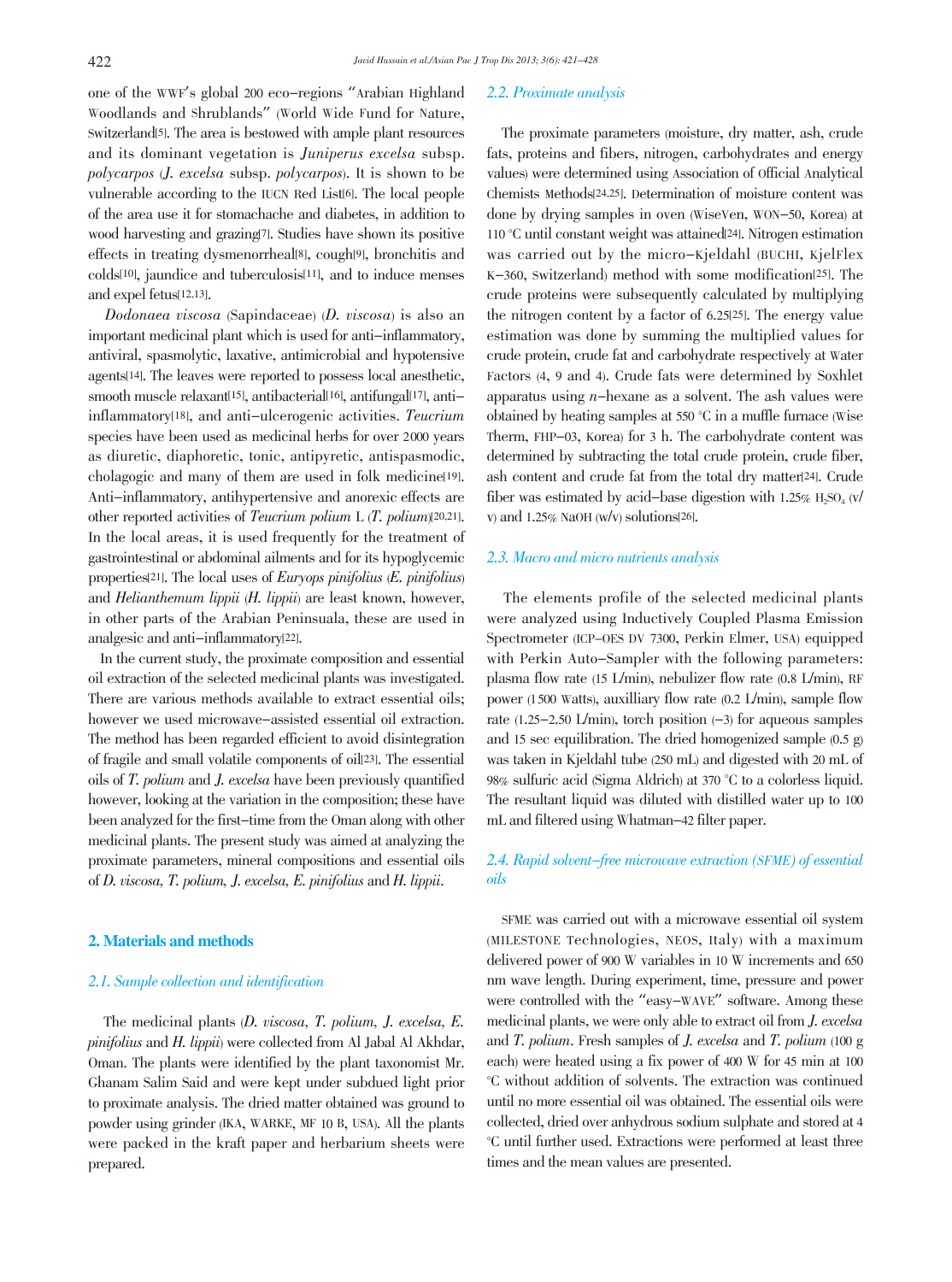### 2.5. Essential oil quantification

GC-MS analysis was performed on a Perkin Elmer model (GC-MS-Clarus 600, US) instrument. Analytes were separated on a 30 m×0.25 mm non polar capillary column with a phase thickness of 0.25  $\mu$ m and interfaced with a quadrupole mass spectrometer. The injector and interface temperature were kept at 290 °C and 260 °C respectively and the temperature was programmed from 60 °C to 280 °C at a rate of 3 °C /min. Helium was used as the carrier gas with a linear velocity of 36.7 cm/s. The MS ionization voltage was 70 V.

#### 2.6. Statistical analysis

Data obtained were subjected to analysis of variance (ANOVA) and duncan multiple range test (DMRT) using Statistic Analysis System (SAS 9.1). Standard deviation and average values were calculated using Microsoft Excel 2003. Statistically nonsignificant difference was observed at  $P<0.05$ .

# 3. Results

#### 3.1. Proximate composition

In current study, it was observed that the moisture content was significantly  $(P<0.05)$  higher in H. lippii followed by T. polium and E. pinifolius (Table 1). The dry mater was significantly higher in *J. excelsa* and *D. viscosa*. Ash contents were significantly higher in T. polium. Crude fats, fibers and energy values were significantly higher in J. excelsa. Nitrogen and crude proteins were significant in E. pinifolius while carbohydrates were higher in D. viscosa and H. lippii (Table 1).

## 3.2. Nutrient profile analysis

The composition of essential elements in the five medicinal

#### Table 1

Comparative assessment of proximate parameters of selected medicinal plants.

| Medicinal plants | Moisture content             |                                      |                                                                          |                                                     |                              | Dry matter Ash content Crude fats Nitrogen Crude proteins Crude fibers |                                                   | CHO                           | Energy value                                                                |
|------------------|------------------------------|--------------------------------------|--------------------------------------------------------------------------|-----------------------------------------------------|------------------------------|------------------------------------------------------------------------|---------------------------------------------------|-------------------------------|-----------------------------------------------------------------------------|
| J. excelsa       | $6.90 \pm 0.41$              | 93.10 $\pm$ 0.41 <sup>a</sup>        | $5.90 \pm 0.14$ <sup>d</sup> $8.20 \pm 0.26$ <sup>a</sup>                |                                                     | $1.60 \pm 0.02^{\circ}$      | 9.80 $\pm$ 0.1 <sup>b</sup>                                            | $31.60 \pm 0.29$ <sup>a</sup>                     | $77.80 \pm 0.36^{\circ}$      | $389.20 \pm 1.83$ <sup>a</sup>                                              |
| D. viscosa       | $6.70 \pm 0.05$ <sup>c</sup> | $93.20 \pm 0.05^{\circ}$             | $4.90\pm0.30^{\circ}$ 6.70 $\pm0.13^{\circ}$                             |                                                     | $1.50 \pm 0.04^b$            | 9.60 $\pm$ 0.26 <sup>b</sup>                                           | $12.70 \pm 0.13^{\circ}$ $80.30 \pm 0.40^{\circ}$ |                               | $387.20 \pm 0.77$ <sup>a</sup>                                              |
| E. pinifolius    | $7.40 \pm 0.66^{\circ}$      | $92.50 \pm 0.66^{\circ}$             | $9.80 \pm 0.17^{\rm b}$                                                  | $7.80 \pm 0.28$ <sup>b</sup>                        | $1.90 \pm 0.01$ <sup>a</sup> | $12.30 \pm 0.12^a$                                                     |                                                   |                               | $15.60 \pm 0.05^{\circ}$ $73.90 \pm 0.68^{\circ}$ $370.20 \pm 1.08^{\circ}$ |
| T. polium        | $7.60 \pm 0.09^{\rm b}$      | 92.30 $\pm$ 0.09 <sup>p</sup>        | $15.60 \pm 0.42^{\circ}$ $4.90 \pm 0.01^{\circ}$ $1.40 \pm 0.02^{\circ}$ |                                                     |                              | $9.10\pm0.16^{\circ}$                                                  | $20.20 \pm 0.09^{\circ}$                          | $70.80 \pm 0.45$ <sup>c</sup> | $331.50 \pm 1.79$ <sup>c</sup>                                              |
| H. lippii        | $8.10 \pm 0.07$ <sup>a</sup> | 91.80 $\pm$ 0.07 $\mathrm{^{\circ}}$ | $7.80 \pm 0.23$ <sup>c</sup>                                             | $1.10\pm0.05^{\text{ef}}$ $1.80\pm0.01^{\text{ab}}$ |                              | $11.10 \pm 0.09^{\circ}$                                               | $18.10 \pm 0.09^{\circ}$                          |                               | $79.90 \pm 0.28$ <sup>a</sup> $341.70 \pm 1.41$ <sup>c</sup>                |

CHO: Carbohydrates. The different letter(s) in each column shows values are significantly different  $(P<0.05)$  as evaluated by the DMRT.  $\pm$ shows the standard deviation of mean values of three replicates.

Table 2

Non-essential nutrients/metals contents in the medicinal plants (ng/g dry weight).

| Аg | Al | Bа | Si                                                                                                                                                                                                                                                                                                                                                                                  | Sr              | Тi  |                                                                                                   | W                 | Zn                                                                         |
|----|----|----|-------------------------------------------------------------------------------------------------------------------------------------------------------------------------------------------------------------------------------------------------------------------------------------------------------------------------------------------------------------------------------------|-----------------|-----|---------------------------------------------------------------------------------------------------|-------------------|----------------------------------------------------------------------------|
|    |    |    | $0.168 \pm 0.040$                                                                                                                                                                                                                                                                                                                                                                   | $0.91 \pm 0.20$ | ND. | <b>ND</b>                                                                                         | $0.162 \pm 0.050$ | $0.093 \pm 0.010$                                                          |
|    |    |    | $0.122 + 0.020$                                                                                                                                                                                                                                                                                                                                                                     |                 |     | ND.                                                                                               | $0.159 \pm 0.010$ | ND                                                                         |
|    |    |    | $0.151 + 0.050$                                                                                                                                                                                                                                                                                                                                                                     |                 |     | ND.                                                                                               | $0.162 \pm 0.030$ | $0.030 \pm 0.013$                                                          |
|    |    |    | $0.174 + 0.070$                                                                                                                                                                                                                                                                                                                                                                     | $1.01 + 0.20$   | ND. |                                                                                                   |                   | $0.084 + 0.010$                                                            |
|    |    |    | $0.135 \pm 0.040$                                                                                                                                                                                                                                                                                                                                                                   |                 |     |                                                                                                   |                   | ND.                                                                        |
|    |    |    | $0.224 \pm 0.040$ $0.441 \pm 0.030$ $0.720 \pm 0.010$ $0.024 \pm 0.030$<br>$0.224 \pm 0.050$ $0.986 \pm 0.090$ $0.942 \pm 0.020$ $0.046 \pm 0.060$<br>$0.224 \pm 0.020$ $0.887 \pm 0.070$ $0.890 \pm 0.080$ $0.037 \pm 0.050$<br>$0.224 \pm 0.010$ $0.627 \pm 0.040$ $0.731 \pm 0.090$ $0.040 \pm 0.020$<br>$0.224 \pm 0.030$ $0.969 \pm 0.030$ $0.527 \pm 0.020$ $0.053 \pm 0.030$ |                 |     | $1.15 + 0.11$ $0.51 + 0.07$<br>$0.66 \pm 0.10$ $0.05 \pm 0.03$<br>$0.75 \pm 0.02$ $0.46 \pm 0.20$ |                   | $0.028 \pm 0.010$ $0.163 \pm 0.020$<br>$0.014 \pm 0.010$ $0.160 \pm 0.010$ |

ND: Not detected. The values with  $\pm$  shows standard deviation of the mean values of the three replicates of each element analyzed through ICP-OES.

plants is given in Figure 1. In case of calcium (Ca), it was much higher in T. polium (55.7) and H. lippii (50.4) while in other medicinal plants like  $D.$  viscosa (15.7),  $J.$  excelsa (30.9), and  $E.$ pinifolius (30.2), its contents were much lower. The magnesium (Mg) content was 2.2, 5.2, 2.1, 3.6, and 4.8 in D. viscosa, T. polium, J. excelsa, E. pinifolius and H. lippii respectively. The sodium (Na) contents were higher in  $E$ , *pinifolius* (4.1) while in other plants, it was significantly lower (Figure 1). Potassium (K), on the other hand, was significantly higher in E. pinifolius (30.10) as compared to  $D.$  viscosa (10.77),  $T.$  polium (17.10),  $J.$  excelsa (13.04) and H. lippii (5.32). Iron (Fe) content was too low as compared to P. The Fe content was 0.266, 0.837, 0.774, 0.453 and 0.830 in D. viscosa, T. polium, J. excelsa, E. pinifolius and H. lippii respectively. The phosphorus(P) content ranged from 1.03 to 2.30 in the medicinal plants.



(Mg), sodium (Na), phosphorus (P), potassium (K), and iron (Fe) in the medicinal plants.

Values are presented as the mean values of the three replicates (Mean±SE).

In case of non-essential elemental compositions of medicinal plants, 28 different elements (silver-Ag; aluminuim-Al; barium-Ba; copper-Cu; beryllium-Be; bismuth-Bi; arsenic-As; gold-Au; cadmium-Cd; cobalt-Co; chromium-Cr; lithium -Li; nickel-Ni; lead-Pb; plutonium-Pt; Antimony-Sb; silicon-Si; tin-Sn; strontium-Sr; titanium-Ti; selenium-Se; thallium-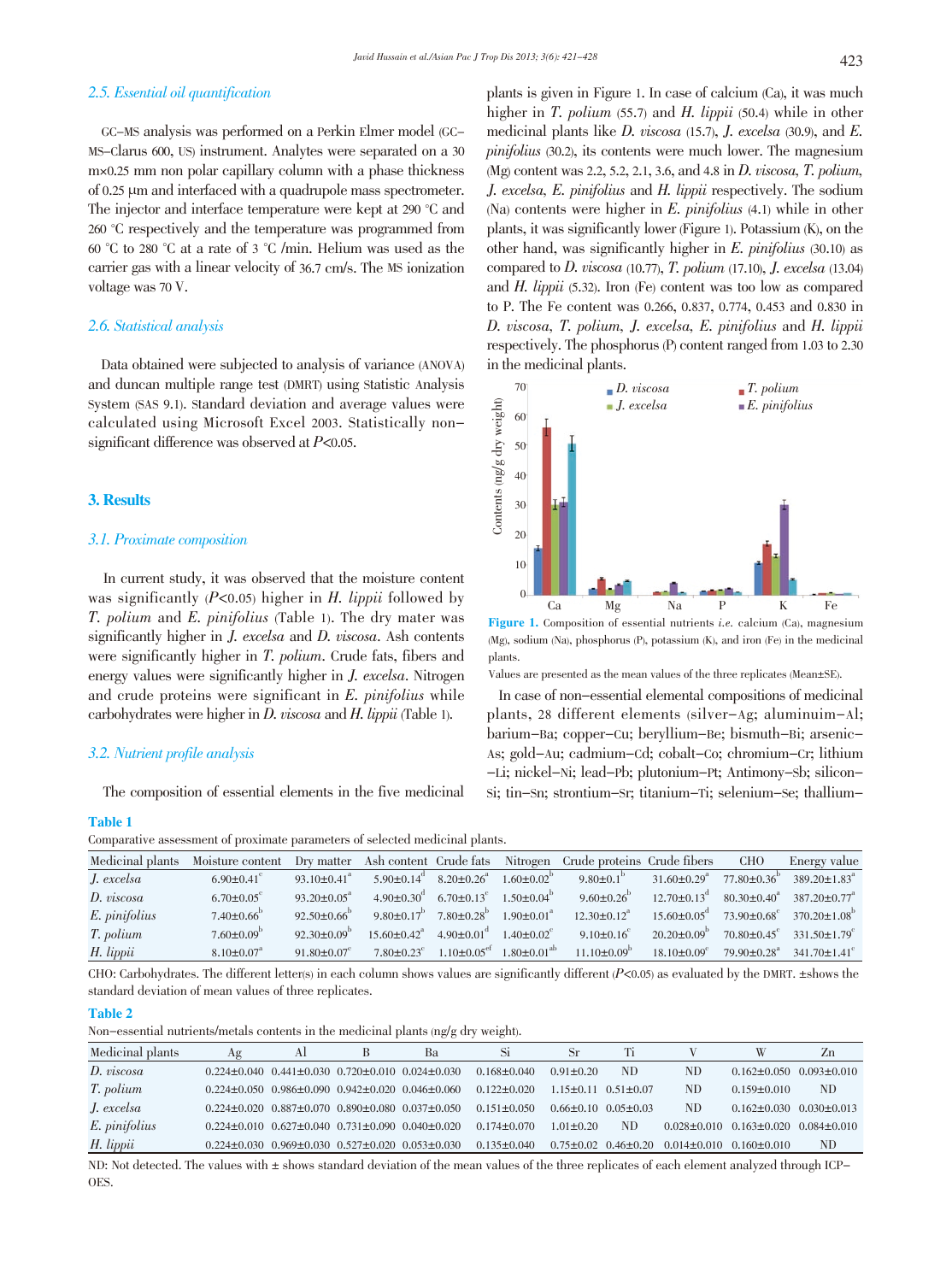Table 3, continued

Tl; vanadium-V; tungestun-W) were analyzed. During analysis enough quantities of As, Au, Be, Bi, Cd, Co, Cr, Cu, Li, Mn, Mo, Ni, Pb, Pt, Sb, Se, and Sn were not detected by ICP-OES. However, appreciable quantities of Ag, Al, B, Ba, Si, Sr, Zn, Ti, V and W were observed in the medicinal plants samples of D. viscosa, T. polium, J. excelsa, E. pinifolius and H. lippii (Table 2). The contents of Ag were 0.224 ng/g dry weight and it was constant throughout plant samples. The Al ranged from 0.441 to 0.969 ng/ g dry weight in all medicinal plants whilst the H. lippii had the highest. The B was ranged from 0.527 to 0.942 ng/g dry weight, Si ranged from 0.122 to 0.174 ng/g dry weight, Sr ranged from 0.66 to 1.15 ng/g dry weight, and W ranged from 0.153 to 0.163 ng/g dry weight in medicinal plants. Ba, Ti, V and Zn were very low in their contents in all medicinal plants species (Table 2).

## 3.2. Essential oil composition

The detailed chemical profile of T. polium and J. excelsa is given in Table 3. Approximately 0.42% and 0.25% of essential oil was extracted from a <sup>100</sup> g of plant sample of T. polium and J. excelsa respectively. Total number of chemical constituents identified from J. excelsa were 50. The analysis showed that the contents and percentage of  $\alpha$ -Pinene (4.81%), delta-3-Carene (5.88%), DL-Limonene (49.58%),  $\gamma$ -Cadinene (3.76%), and germacrene (9.6%), delta-Cadinene (2.31%), delta-Cadinol (2.41%) were highest in J. excelsa (Table 3). The composition of β-Myrcene, α-Terpinene, γ-Elemene, and α-Cadinol were ranged from 1.0% to 1.5%. The remaining <sup>36</sup> constituent's percentage was less than 1% (Table 3). In case of essential oil from T. polium, only <sup>34</sup> chemical constituents were identified and given in Table 3. The percentage composition of ledeneoxide (II) (20.47%), linalyl acetate (11.16%), β-Eudesmol (11.59%), and  $\alpha$ -trans-Bergamatene (6.81%) were higher as compared to other 30 chemicals.

#### Table 3

Chemical composition of essential oils extracted from J. excelsa and T. polium.

| Compound names                  | Rt (min) | Ri   | J. excelsa $(\%$ | $T.$ polium $(\%$ |
|---------------------------------|----------|------|------------------|-------------------|
| $\alpha$ -Pinene                | 4.5      | 932  | 4.81             | 0.45              |
| $\alpha$ -Fenchene              | 4.7      | 944  | 0.14             |                   |
| Sabinene                        | 5.4      | 971  | 0.05             |                   |
| $\beta$ -Pinene                 | 5.4      | 975  | 0.14             | 0.27              |
| $\beta$ -Myrcene                | 5.8      | 990  | 1.06             | 0.07              |
| $\alpha$ -Phellandrene          | 6.2      | 1005 | 0.03             |                   |
| delta-3-Carene                  | 6.4      | 1011 | 5.88             |                   |
| $\alpha$ -Terpinene             | 6.5      | 1016 | 0.08             |                   |
| DL-Limonene                     | 7.1      | 1032 | 49.58            | 1.05              |
| $\gamma$ -Terpinene             | 7.8      | 1056 | 0.61             |                   |
| $\alpha$ -Terpinene             | 8.8      | 1087 | 1.25             |                   |
| Linalool                        | 9.2      | 1101 |                  | 1.66              |
| $\alpha$ -Camphenolene aldehyde | 10.1     | 1125 | 0.02             | 0.04              |
| trans-Limonene oxide            | 10.6     | 1137 | 0.03             |                   |
| Camphor                         | 10.8     | 1143 | 0.02             |                   |

Rt: Retention time, Ri: Retention Index. Amount of essental oil in Teucrium polium: 0.42% (100 g); Amount of essential oil in Juniperus excelsa: 0.25% (100 g). Conditions: <sup>400</sup> P(W), <sup>110</sup> °C, <sup>45</sup> min.

| Chemical composition of essential oils extracted from J. excelsa and T. polium. |           |      |                          |                          |
|---------------------------------------------------------------------------------|-----------|------|--------------------------|--------------------------|
| Compound Name                                                                   | Rt (min.) | Ri   | J. excelsa               | T. polium                |
| Cis-Pulegol                                                                     | 10.8      | 1144 | 0.03                     |                          |
| 4-Terpineol                                                                     | 12.1      | 1176 | 0.07                     |                          |
| $\alpha$ -Terpinol                                                              | 12.6      | 1190 | $\qquad \qquad -$        | 0.11                     |
| Myrtenal                                                                        | 12.8      | 1195 | $\qquad \qquad -$        | 0.04                     |
| $\beta$ -Citronellol                                                            | 14.2      | 1230 | 0.02                     | $\overline{\phantom{0}}$ |
| Carvone                                                                         | 14.7      | 1243 | 0.03                     | $\overline{\phantom{0}}$ |
| Linalyl acetate                                                                 | 15.3      | 1258 | $\overline{\phantom{0}}$ | 11.16                    |
| Bornyl acetate (END)                                                            | 16.3      | 1284 | 0.05                     | 0.31                     |
| 2,4- decadienal (2E,4Z)                                                         | 16.7      | 1293 | 0.16                     |                          |
| $2,4$ decadienal $(2E,4E)$                                                      | 17.6      | 1316 | 0.16                     | $\overline{\phantom{0}}$ |
| Delta-Elemene                                                                   | 18.4      | 1335 | 0.23                     | -                        |
| $\alpha$ –Cubebene                                                              | 18.9      | 1347 | 0.03                     | -                        |
| $\alpha$ -Terpinyl acetate                                                      | 18.9      | 1349 | <sup>-</sup>             | 0.44                     |
| $\alpha$ -Copaene                                                               | 19.9      | 1372 | 0.08                     | 0.21                     |
| $\beta$ -Bourbonene                                                             | 20.2      | 1381 |                          | 0.17                     |
| Gernyl acetate                                                                  | 20.4      | 1386 | 0.09                     | 0.99                     |
|                                                                                 |           |      | $\overline{\phantom{0}}$ |                          |
| $\beta$ -Elemene                                                                | 20.6      | 1389 | 0.32                     | 0.32                     |
| trans-Caryophyllene                                                             | 21.6      | 1415 | 0.99                     | 1.11                     |
| $\gamma$ -Elemene                                                               | 22.3      | 1431 | 1.18                     | $\qquad \qquad -$        |
| $\alpha$ -trans-Bergamatene                                                     | 22.4      | 1435 | $\qquad \qquad -$        | 6.81                     |
| $\alpha$ –Cubebene                                                              | 22.7      | 1443 | 0.02                     | $\qquad \qquad -$        |
| $\alpha$ –Humulene                                                              | 22.9      | 1449 | 0.97                     | 0.41                     |
| Aromandrene                                                                     | 23.2      | 1457 | $\overline{\phantom{0}}$ | 1.26                     |
| EPI- bicyclosesquiphellandrene                                                  | 23.3      | 1459 | 0.08                     | $\overline{\phantom{0}}$ |
| $\alpha$ -Amorphene                                                             | 23.9      | 1474 | 0.21                     | 0.08                     |
| Germacrene D                                                                    | 24.1      | 1477 | $\overline{\phantom{0}}$ | 0.34                     |
| Germacrene D                                                                    | 24.1      | 1478 | 2.44                     | -                        |
| $\beta$ -Selenine                                                               | 24.3      | 1482 | 0.06                     | 1.34                     |
| $cis$ - $\beta$ -Guaiene                                                        | 24.5      | 1489 | $\overline{\phantom{0}}$ | 0.57                     |
| $\alpha$ -Selenine                                                              | 24.7      | 1492 | 0.19                     | 0.52                     |
| $\alpha$ – muurolene                                                            | 24.9      | 1498 | 0.36                     |                          |
| Germacrene A                                                                    | 25.0      | 1501 | 0.17                     |                          |
| $\beta$ – Bisabolene                                                            | 25.2      | 1507 | $\overline{\phantom{0}}$ | 0.32                     |
| $\gamma$ -Cadinene                                                              | 25.5      | 1512 | 3.76                     | $\overline{\phantom{0}}$ |
| Delta-Cadinene                                                                  | 25.8      | 1523 | 2.31                     | 2.41                     |
| $\alpha$ - amorphene                                                            | 26.3      | 1535 | 0.37                     | -                        |
| Aromandrene                                                                     | 26.4      | 1538 | 0.11                     |                          |
| Elemol                                                                          | 26.8      | 1550 | 0.69                     |                          |
| Germacrene B                                                                    | 26.9      | 1553 | <sup>-</sup>             | 0.44                     |
| Germacrene B                                                                    | 27.1      | 1556 | 7.16                     | -                        |
| Ledeneoxide (II)                                                                | 27.3      | 1564 | $\overline{\phantom{0}}$ | 20.47                    |
| Nerolidol                                                                       | 27.5      | 1566 | 0.02                     | 0.21                     |
| Germacrene D-4-ol                                                               | 27.8      | 1574 | $\overline{\phantom{0}}$ | 1.21                     |
| Patchulane                                                                      | 28.0      | 1580 | 0.08                     |                          |
| $(-)$ Caryophyllene oxide                                                       | 28.1      | 1581 |                          | 1.40                     |
| Pentadecanoic acid ethyl ester                                                  | 28.6      | 1596 | 0.03                     |                          |
| $\beta$ –Oplopenone                                                             | 28.9      | 1605 | 0.19                     |                          |
| Cubenol, 1-epi                                                                  | 29.7      | 1626 | $\qquad \qquad -$        | 0.24                     |
| delta-Cadinol                                                                   | 30.2      | 1640 | 2.41                     |                          |
| $\beta$ -Eudesmol                                                               |           |      |                          |                          |
| $\alpha$ –Cadinol                                                               | 30.5      | 1650 | $\qquad \qquad -$        | 11.59                    |
|                                                                                 | 30.7      | 1654 | 1.26                     | 1.68                     |
| Juniper camphor                                                                 | 32.0      | 1692 | 0.13                     |                          |
| Unidentified                                                                    |           |      | 9.84                     | 30.3                     |
| Total                                                                           |           |      | 90.16                    | 69.7                     |

Rt: Retention time, Ri: Retention Index. Amount of essental oil in Teucrium polium: 0.42% (100 g); Amount of essential oil in Juniperus excelsa: 0.25% (100 g). Conditions: <sup>400</sup> P(W), <sup>110</sup> °C, <sup>45</sup> min.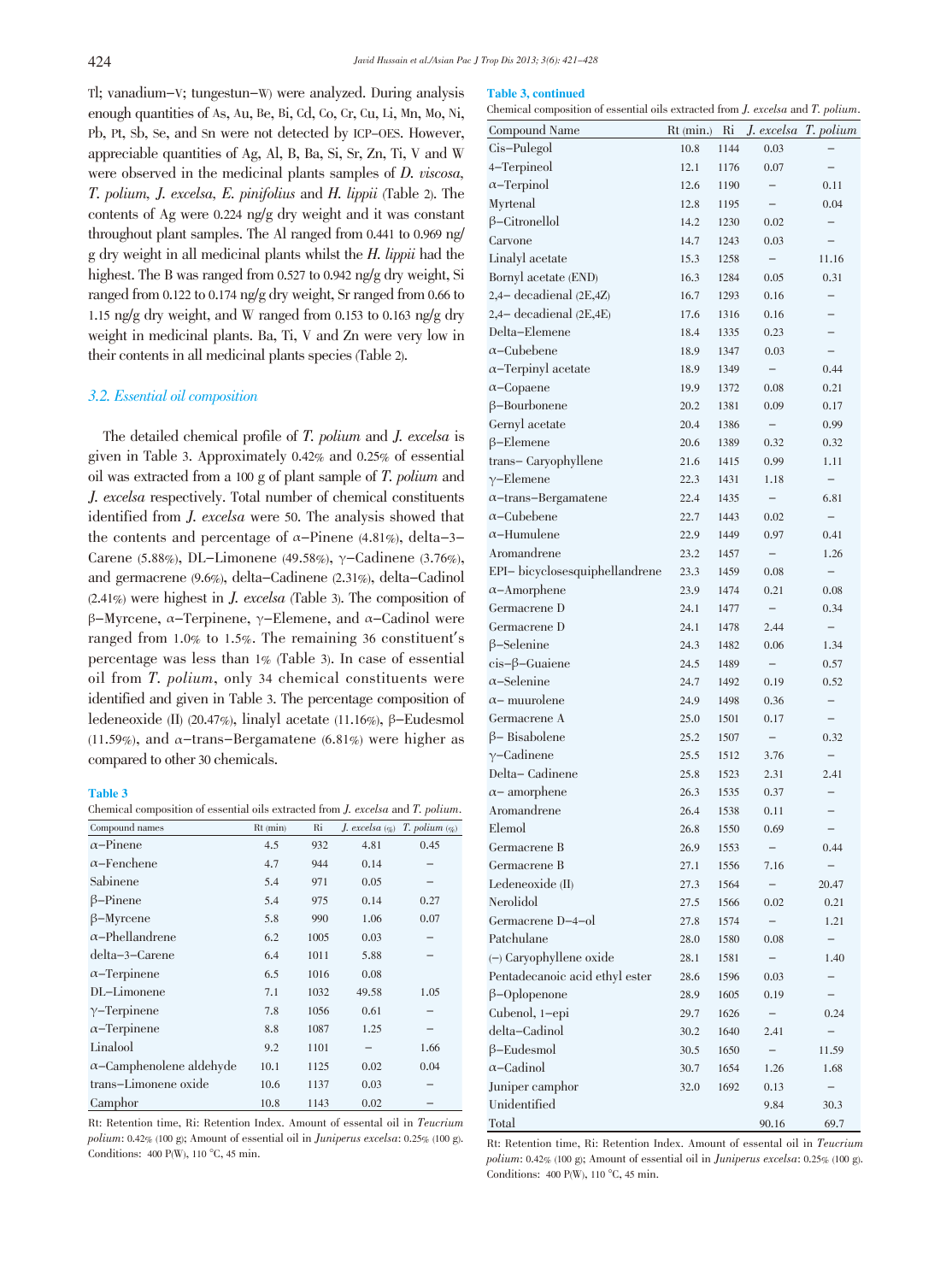# 4.1. Proximate composition

The medicinal plants viz. D. viscosa, T. polium, J. excelsa, E. pinifolius and H. lippii were subjected to analysis of various proximate parameters such as moisture, dry matter, ash, crude fats, proteins and fibers, nitrogen, carbohydrates, and energy values. These medicinal plants/parts are used to cure various ailments in the marginal communities of Oman, therefore interest was developed to know other possible health benefits of these plants. Besides using such plants as medicine, crude fats, proteins, fibers, nitrogen, and carbohydrates can be essential for diatry intake[27].

Plants are the medicinal intrinsic worth providing essential nutrients. Proteins and carbohydrates are important nutrients to be assessed in medicinal plants[28]. All fractions (cellulose, lignin, hemicellulose, pectin, gums and mucilage) of the fiber play a significant role treating various diseases such as diabetes, constipation, diverticulosis, cardio-vascular diseases, and fatness[28,29]. In recent years, much work has been performed for producing and evaluating various sources of proteins and fibers[29]. Proteins enclose essential amino acids and have the nutritional values for human health. Similarly, Alfawaz reported protein value 17.1-20.1, moisture 87.8-93.5, and ash 14.6-19.6 in Rumex vesicarius[30]. Medicinal plants can cope with the dual problems of diseases and malnutritions. However, this needs an extensive analysis from proximate to biochemical levels to assess the role, function and composition of these medicinal plants which might be used as duo[31].

In current study, the leaves of J. excelsa was proved to have significant potential value of crude fat and fiber with high energy value. The Food and Nutrition Board recommended an intake of 20-35 g of fiber per day[32]. As a nutritive value of food, fibers in the diet are necessary for digestion and for effective elimination of wastes[32]. The nitrogen and crude proteins were significant in E. pinifolius. Alfawaz reported highest protein percentage in Rumex vesicarius[31]. Similarly, Maisuthisakul et al. performed proximate analysis of some Thailand plants[33]. According to his results, the fat content of Momordica charantia was about 1.7% which is significantly lower than that of the fat contents of J. excelsa. It is interesting to note that the total amounts of fatsin J. excelsa are higher than most of the common vegetables[34]. This difference in functional properties may be attributed to the role of ameliorated soil and climatic conditions of the area[35,36]. Proximate and nutrient analysis of aerial part of selected plant species plays a decisive role in assessing their nutritional significance. As medicinal plant species are also used as food along with their medicinal benefits, evaluating their nutritional contents can help to recognize the significance of these plants species.

# 4.2. Nutrient profile analysis

Nutrients rich foods are vital for proper growth both in adults and children. The present study showed the highest Ca and Mg concentration in T. polium. Mushtaq et al. observed significantly lower Ca contents in economically important medicinal plant species viz. Chenopodium ambrosiodes (1.50%) and Achyranthes aspera  $(1.14\%)$ [34]. Ca is an important component of plants performing pivotal role in growth and development of plants while its intake in human can enhance the development of bones and teeth, regulates heart rhythm, helps in normal blood clotting, maintain proper nerve and muscle functions. Its deficiency causes poor development, growth and different abnormalities[37]. In previous study, Mushtaq et al. observed significantly lower concentration of Mg in Convolvulus arvensis and Achyranthes aspera which is lesser than what we found in T. polium[34]. Mg, on the other hand, plays an important role in the human body to maintain cholesterol and control heart diseases. Mg converts blood sugar into energy.

In case of trace elements, As, Au, Be, Bi, Cd, Co, Cr, Cu, Li, Mn, Mo, Ni, Pb, Pt, Sb, Se, and Sn were not detected during this analysis. This indicates that these elements are not present in a detectable amount in the plant parts. This is beneficial to consumers, since it has been reported that some of these minerals like lead, cobalt and cadmium are highly toxic even at low concentrations[38]. It has also been reported that for many plant species Cr was proved to be toxic at 5 mg/L. In this regard, all the studied plants have very lesser concentration of Cr as compared to that of recommended level for toxicity in plants[39]. In case of Pb concentration, the suggested concentration in plant species is 2 to 6 mg/L[40], so the analyzed plant species carries much lesser level of Pb, which further clarifies their use as food supplement. Low concentration of Ag, Al, B, Ba, Cu, Zn, Si, Sr, W, and V were observed in all the selected medicinal plants. Although low quantities of these nutrients are essential for many organisms, but they are potentially toxic and accumulate in soil over long period of time and can result in soil pollution[41].

# 4.3. Essential oil composition

All the five medicinal plants viz. D. viscosa, T. polium, J. excelsa, E. pinifolius and H. lippii were subjected for essential oil extraction through SFME technique. Essential oils from only two medicinal plants i.e. T. polium and J. excelsa were extracted. The chemical constituents were investigated by using GC-MS. It was interesting to note that some of the major constituents of J. excelsa such as delta-3-Carene and germacrene B were not detected in T. polium. Linalyl acetate, β-Eudesmol, ledeneoxide (II), and α-trans-Bergamatene, on the other hand, were not detected in J. excelsa. Similarly,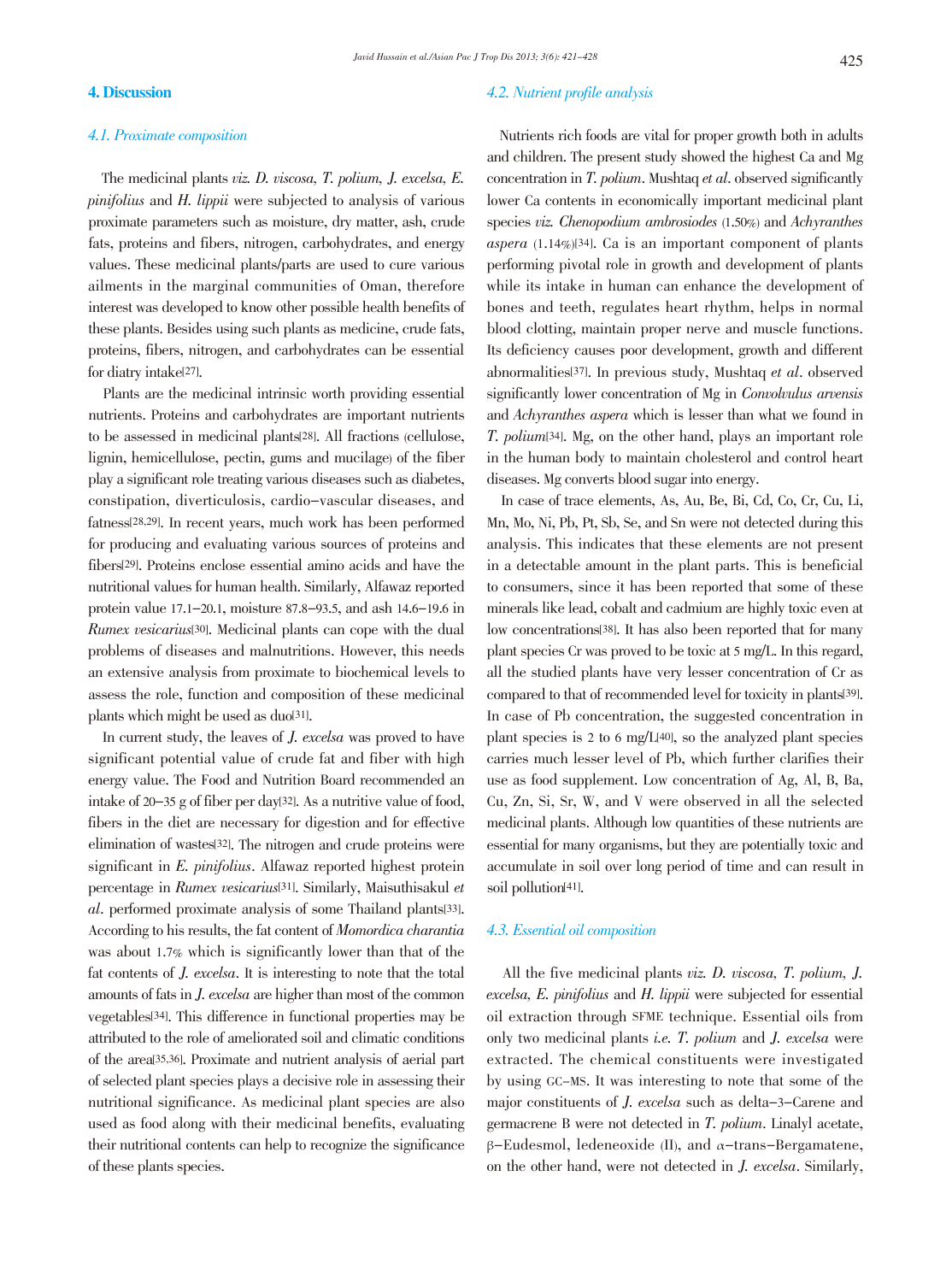DL-Limonene was only 1.05% in T. polium as compared to 49.58% in *J. excelsa*. The percentage composition of  $\beta$ -Pinene, α-Camphenolene aldehyde, β-Bourbonene, β-Elemene, α-Humulene, <sup>α</sup>-Selenine, <sup>α</sup>-Cadinol, and Delta-Cadinene etc. was not significantly different between the two medicinal plants. Overall, 9.8% and 30.4% of the chemical constituents of essential oil of J. excelsa and T. polium could not be identified.

Emami et al. reported abundance of monoterpenoids whilst most of the major components of essential oil of J. excelsa were similar to our findings[13]. The pinene and limonenes were highest in concentrations. The composition percentage of limonene was significantly higher (49.58%) in our study as compared to other previous studies. Emami et al. showed 4.5%[13]; Moein et al. showed 4.1%[42], and Khajjak et al. reported 1.46%[43]. Only Adams identified 22.7% of limonene from the plant samples collected from Greece[44]. The findings of Unlu et al. were in conformity with our results[45]. The plant species is same but the percentage compositions of the major components are in different proportions depending on the location of the plant.

Previous study of Afifi et al. showed the chemical constituents of T. polium collected at pre-flowering stage from different arid and semi-arid habitats of Jordan[46]. According to his results, volatile compounds such as menthone, germacrene, linalool, ρ-cymene, carvone, and β-caryophyllene were significantly higher in percentage. Additionally, the samples from different locations showed qualitative and quantitative variations in the oil composition. The composition and occurrence of  $\gamma$ -Elemene and germacrene was almost similar to our results. Aburjai et al. reported <sup>37</sup> chemicals in the oils of T. polium extracted and identified through hydrodistillation and GC-MS[47]. The major chemical was germacrene which is also similar to our findings. This is in conformity with our results as well. Cakir et al. also studied the essential oil extraction and quantification of T. polium collected from Turkey[48]. The author reported 30 chemicals with the major constituents, germacrene and pinene. Kamel and Sandra, on the other hand, compared the essential oil composition of two varieties of T. polium growing in Egypt and Qatar, reported 64 volatile components from both the oils[49]. In their study, too, the components varied between two verities and two locations. In another recent study of Mitić et al., the chemical composition of essential oil of T. polium subsp. capitatum growing in various areas of Balkan Peninsula was reported<sup>[50]</sup>. The pinenes and germacrene were the major constituents in their study. It has been previously noted that the essential oil composition may vary greatly depending on the habitat, location, climatic conditions and soil biology<sup>[51]</sup>. This varying biospheric condition regulates the internal physiology of the plant to synthesize such diverse array of chemicals within the same species[52].

The analysis of selected medicinal plants growing in

Oman showed a wide range of significantly higher proximate parameter percentages. Among these medicinal plants, J. excelsa had highest fiber, proteins and fat contents while D. viscosa has the highest moisture and carbohydrates composition as compared to other plant species. In essential mineral compositions, J. excelsa has either higher or moderate amount of Mg, Ca, K and Fe. Additionally, J. excelsa was diverse and rich in the chemical composition of its essential oils. It had significantly higher contents of monoterpenoids specially delta-3-Carene (5.8%), DL-Limonene (49.58%), and germacrene (9.6%). The studied medicinal plants are exposed to a constant pressure of overgrazing; therefore, besides conserving them for future generations, it is also important to further investigate their phytochemical and human health impacts.

# Conflict of interest statement

We declare that we have no conflict of interest.

## Acknowledgements

The authors would like to thank The Oman Research Council (TRC) for generous support through the funded project (ORG/CBS/10/002) and the University of Nizwa through the funded project (A109-10-UON/28/A&S/IF).

# **Comments**

# **Background**

The authors discuss here very important aspects of medicinal plants like proximate, nutrients and essential oil. The aspects are usually ignored when plants are evaluated for medicinal purposes. The other important clue for which this research should be the part of scientific investigation is because of their relation with biodiversity for which the Jabal Al-Akhdar (area from where these plants are collected) is among the WWF's global <sup>200</sup> eco-regions.

#### Research frontiers

The medicinal value, essential nutrients and oil have been reported for the first time from the five medicinal plants collected from the Jabal AL Akhder.

#### Related reports

Recently few studies were carried out on the said five medicinal plants. However, no more detail is given about the nutrient composition and proximate analysis of about these medicinal plants. Moreover, the essential oil composition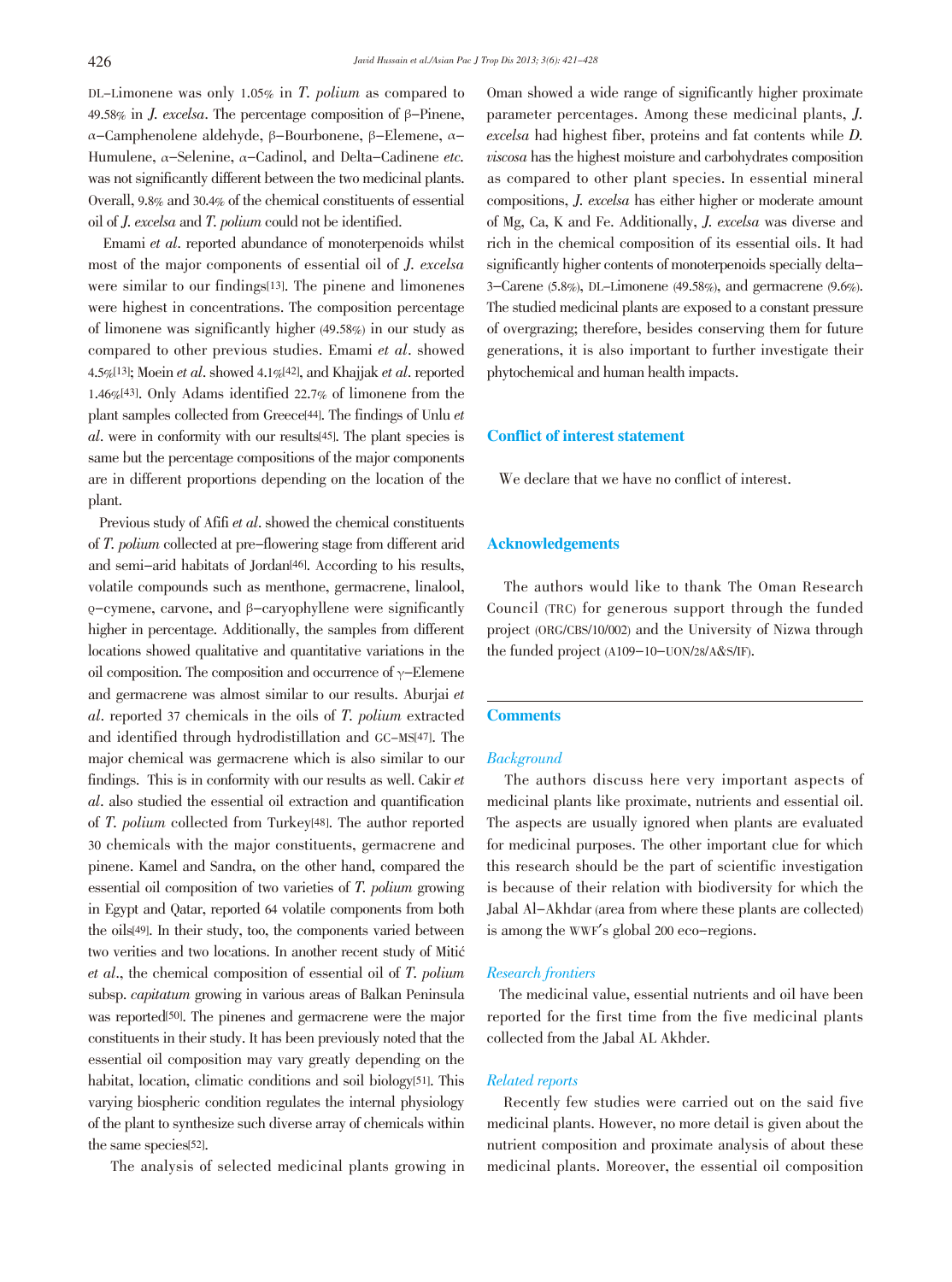has been reported though they are different in quantities described here for the T. polium and T. excels. Few of which is in agreement with Emami et al. (2011), Mitić et al. (2012) and Khajjak et al. (2012).

## Innovations & breakthroughs

The study is perhaps the most exciting one regarding the medicinal plants collected from Oman. The analysis has been performed with most sophisticate equipment and trust worthy protocol. This kind of study could be implied for the balanced food and diet apart from their medicinal value for local peoples. The analysis has identified the nutrients from these plants for the first time. This could play major role in economic development of the farmer community.

#### Applications

The present research work can be applied in curing various diseases like antimicrobial, anti-inflammatory and antispasmodic. From the current work these medicinal plants can also be checked for activity against other diseases like cancer and malnutrition.

#### Peer review

In light of main theme of the article, the authors have tackled one of the neglected aspects of medicinal plants. Most of the local people used these plants just to cure ailments but do not use in their routine life. Other than this the manuscript is well presented and the new findings will be benificial not only to local people but the rest of the world.

## **References**

- [1] Hemingway CA. Plants and people. Edible Plant J 2004; 1: 72-78.
- [2] Amaechi NC. Nutritive and anti-nutritive evaluation of wonderful kola (Buccholzia coricea) seeds. Pak J Nutr 2009; 8: 1120-1122.
- [3] Sarker AK, Ahamed K, Chowdhury JU, Begum J. Characterization of an expectorant herbal basak tea prepared with Adhatoda vasica leaves. Bangladesh J Sci Ind Res 2009; 44(2): 211-214.
- [4] Neves MF. The Brazilian orange juice chain. In: Commodity market review. Rome: Food and Agriculture Organization of the United Nations; 2008, p. 85-100.
- [5] Ghazanfar SA. Flora of the sultanate of Oman: Crassulaceaed-Apiaceae. Belgium: National Botanic Garden; 2007, p. 220.
- [6] Patzelt A. Oman plant red data book. Muscat, Sultanate of Oman: Diwan of Royal Court, Office for Conservation of the Environment; 2008, p. 15-21.
- [7] Schlecht E, Dickhoefer U, Gumpertsberger E, Buerkert A. Grazing itineraries and forage selection of goats in the Al Jabal al Akhdar mountain range of northern Oman. J Arid Environ 2009; 73: 355-363.
- [8] Khan M, Khan A, Rehman N, Gilani AH. Pharmacological explanation for the medicinal use of Juniperus excelsa in hyperactive gastrointestinal and respiratory disorders. J Nat Med 2012; 66: 292-301.
- [9] Derwich E, Chabir R. Identification of the volatile constituents of the essential oil of Juniperus oxycedrus (Cupressaceae) from the north centre region of Morocco. Asian J Pharm Clin Res 2011; 4: 50-54.
- [10] Ezer N, Mumcu AO. Folk medicines in Merzifon (Amasya, Turkey). Turk J Bot 2006; 30: 223-230.
- [11] Sadeghi-aliabadi H, Emami A, Sadeghi B, Jafarian A. In vitro cytotoxicity of two subspecies of Juniperus excelsa on cancer cells. Iran J Basic Med Sci 2009; 11(4): 250-253.
- [12] Lim JP, Song YC, Kim JW, Ku CH, Eun JS, Leem KH, et al. Free radical scavengers from the heartwood of Juniperus chinensis. Arch Pharm Res 2002; 25: 449-452.
- [13] Emami SA, Abedindo BF, Hassanzadeh-Khayyat M. Antioxidant activity of the essential oils of different parts of Juniperus excelsa M. Bieb. subsp. excelsa and J. excelsa M. Bieb. subsp. polycarpos (K. Koch) Takhtajan (Cupressaceae). Iran J Pharm Res 2011; 10(4): 799-810.
- [14] Khan AZ, Mohammad A, Iqbal Z, Anis I, Shah MR, Nadeem S, et al. Molecular docking of viscosine as a new lipoxygenase inhibitor isolated from Dodonaea viscosa. Bangladesh J Pharmacol 2013; 8: 36-39.
- [15] Muhammad A, Anis I, Khan A, Marasini BP, Choudhary MI, Shah MR. Biologically active C-alkylated flavonoids from Dodonaea viscosa. Arch Pharm Res 2012; 35: 431-436.
- [16] Veerapur VP, Badiger AM, Joshi SD, Nayak VP, Shastry CS. Antiulcerogenic activity of various extracts of Dodonaea viscosa (L) Jacq. leaves. Indian J Pharm Sci 2004; 66: 407-411.
- [17] Khalil NM, Sperotto JS, Manfron MP. Anti-inflammatory activity and acute toxicity of Dodonaea viscosa. Fitoterapia 2006; 77: 478-480.
- [18] Venkatesh SR, Reddy YS, Ramesh M, Swamy MM, Mahadevan N, Suresh B. Pharmacognostical studies on Dodonaea viscosa leaves. Afr J Pharm Pharmacol 2008; 2(4): 83-88.
- [19] Vahidi AR, Dashti-Rahmatabadi MH, Bagheri SM. The Effect of Teucrium Polium boiled extract in diabetic rats. Iran J Diabetes Obes 2010; 2(2): 27-32.
- [20] Shahraki MR, Arab MR, Mirimokaddam E. The effect of Teucrium polium (Calpoureh) on liver function, serum lipids and glucose in diabetic male rats. Iran Biomed J 2007; 11(1): 65-68.
- [21] Abdollahi M, Karimpour H, Monsef-Esfehani HR. Antinociceptive effects of Teucrium polium L. total extract and essential oil in mouse writhing test. Pharmacol Res 2003; 48: 31-35.
- [22] Ermeli NB, Alsabril SG, Bensaber SM, Mohamed SB, Zetrini AA, Aburas KM, et al. Screening of analgesic and anti-inflammatory activities for two Libyan medicinal plants: Helianthemum lippii and Launaea residifolia. J Chem Pharm Res 2012; 4(9): 4201-4205.
- [23] Lucchesi ME, Smadji J, Bradshow S, Louw W, Chemat F. Solvent free microwave extraction of Elletaria cardamomum L.: A